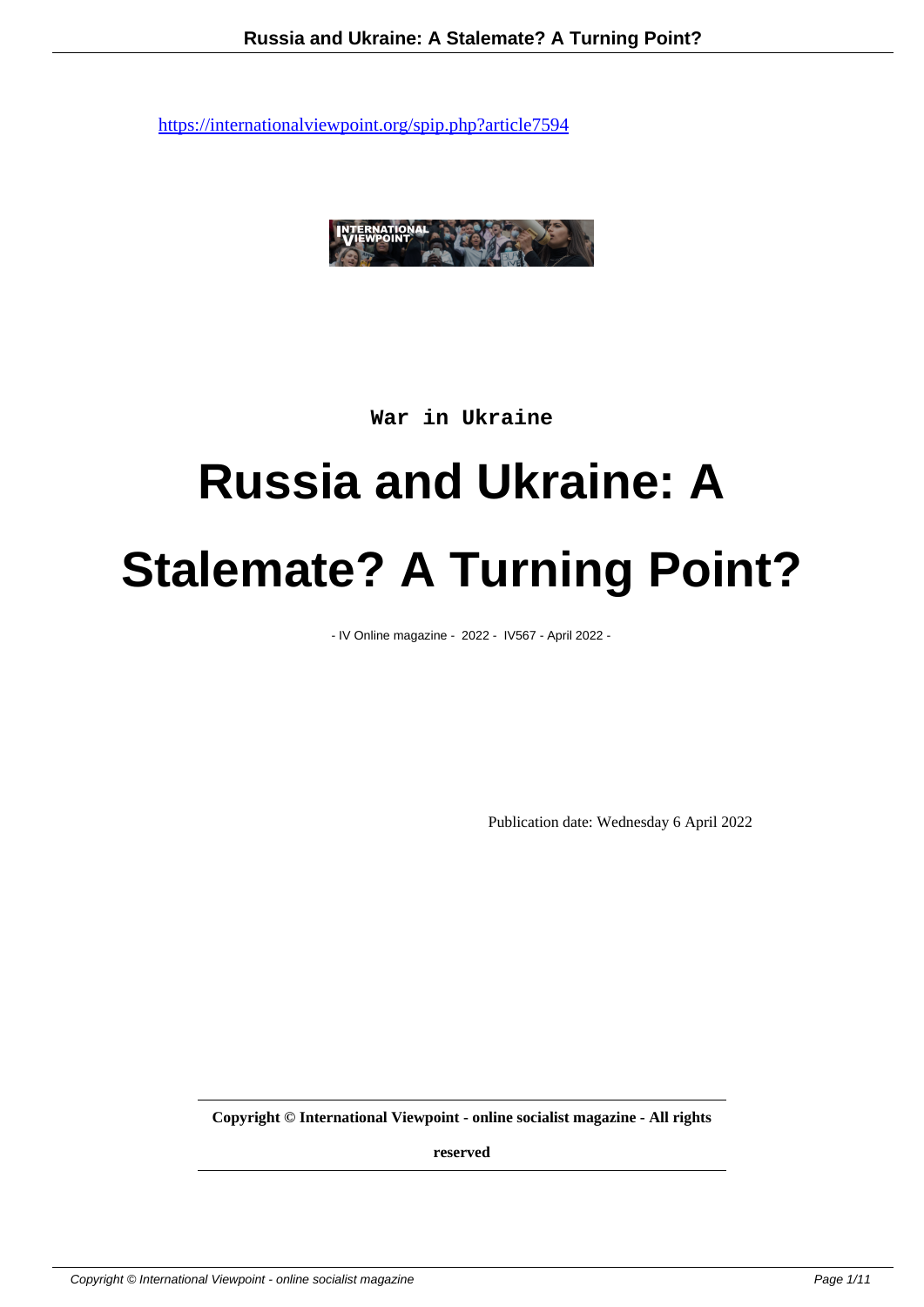**The Ukrainian resistance has won a tremendous victory in defeating the Russian attempt to take Kyiv, both a military victory and moral victory. [**1] But much as we admire them for this, Ukraine is far from winning the war. Russia, as it did from the beginning, is a far larger and richer country and has a much larger military and many more planes, ships, and tanks. In purely military terms, without some dramatic change in the situation, it will be nearly impossible for Ukraine to push the Russian army out o[f](#nb1) the country but change is, of course, always possible.

Russian troops have retreated in a disorderly fashion, and they are heading to the east, where they will regroup, have an opportunity to rest, be replenished with new troops, and be resupplied with arms and equipment. They will also be joined by Wagner, the Russian pseudo-private army [2] as well as Libyan and Syrian troops and new recruits from Russia. [3]

The Russian retreat from the town around Kyiv and o[th](#nb2)er regions has revealed not only the massive destruction of aerial an[d](#nb3) artillery bombardment, but also what observers say are massacres of civilians and evidence of cases of rape of Ukrainian women who were then murdered.  $[4]$  The horror and revulsion at information about these atrocities has led to calls for investigations by international organizations from the United Nations to the European Union, as well as by several national political leaders and human rights groups. [5] It has also been accompanied by calls for more sanctions [6] and more military equipment for Ukraine, so that such abuses also become a factor in the war. Despite all of these developments, the Russian war [ag](#nb4)ainst Ukraine remains at an impasse, the central issues of this essay to which we now turn.

The Russian war against Ukraine, according to military experts and press reports, now appears after just a little more than one month to have reached an impasse. This is contrary to the expectations of many, such as General Mark Milley, who in early February told U.S. legislators that if Russia invaded Ukraine, Kyiv would fall in 72-hours. [7] Ukraine has succeeded in thwarting Russia's plans.

How is it that Ukrain[e](#nb7) has been able to stop Russian imperialism's steamroller? [8] What does it mean that we now have a stalemate and how might such a stalemate end? While the political and economic measures taken by the United States, the European Union, and other nations, especially the economic sanctions on Russia, represent an important factor in the war, we concentrate here on the military issues. We hope to provide here information to allow those in the internationalist left to make their own assessment so that we can ta[ke](#nb8) the actionsfinancial and material aid, building support and building an anti-war movement to help Ukraine win.

We turn now to Frederick W. Kagan who holds a degree from Yale in Russian and Eastern European Studies as well as in military history, has taught as a professor at the West Point Military Academy, a resident scholar at the conservative American Enterprise Institute, and a neocon with expertise in military matters. Obviously, he also sometimes interpolates political advice to the ruling class with which we do not agree, but he and his colleagues at the Institute for the Study of War have insights into military affairs that are useful to those of us on the left. In an article a couple of weeks ago, Kagan wrote: "The initial Russian campaign to invade and conquer Ukraine is coming to an end without having achieved its objectives - in other words, it is being defeated." The war he wrote has become a "stalemate" whose outcome is unclear.  $[9]$  He continues: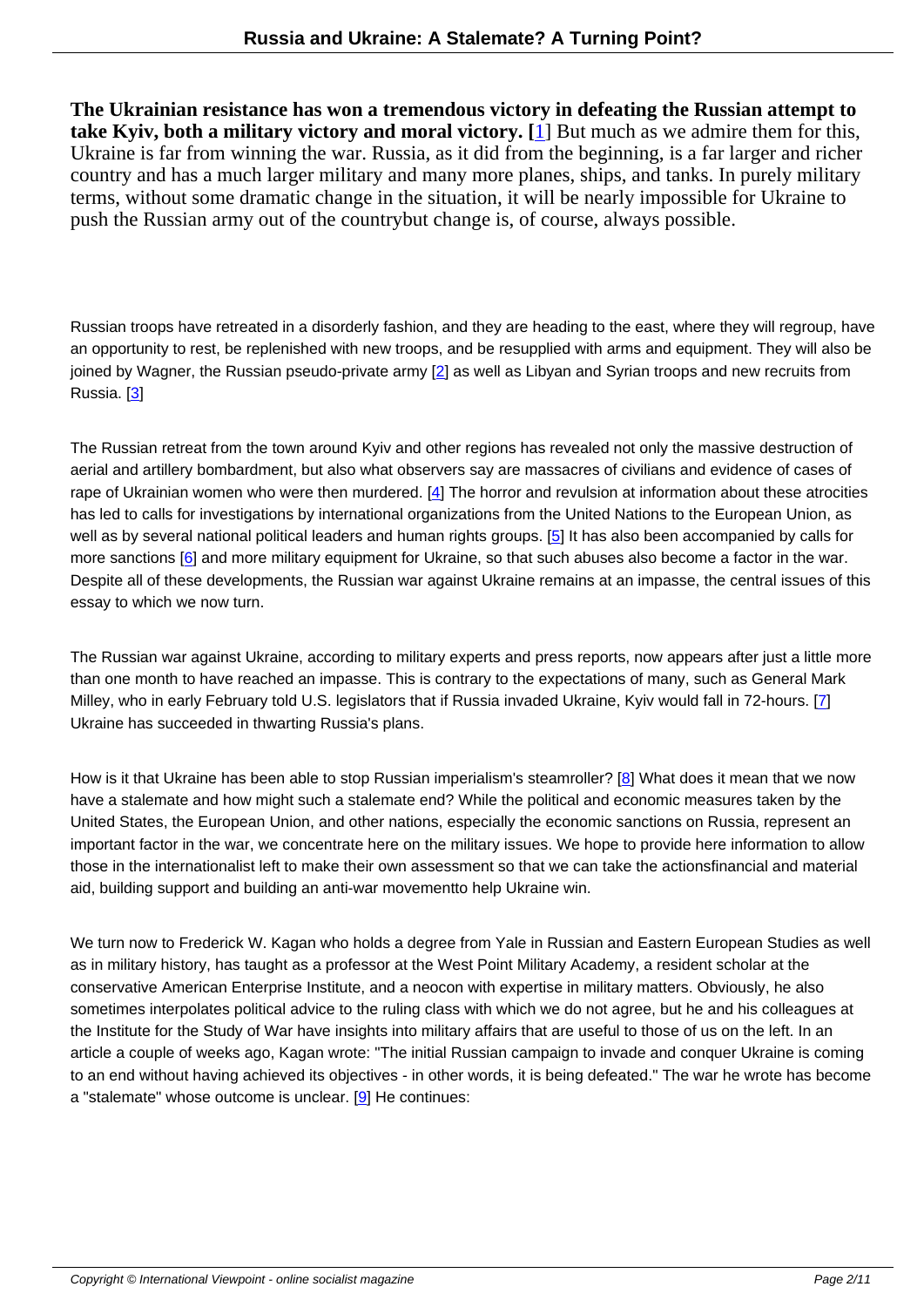The failure of Russia's initial campaign nevertheless marks an important shift that has implications for the development and execution of Western military, economic and political strategies. The West must continue to provide Ukraine with the weapons it needs to fight, but it must now also significantly expand its aid to help keep Ukraine alive as a country, even under deadlock conditions.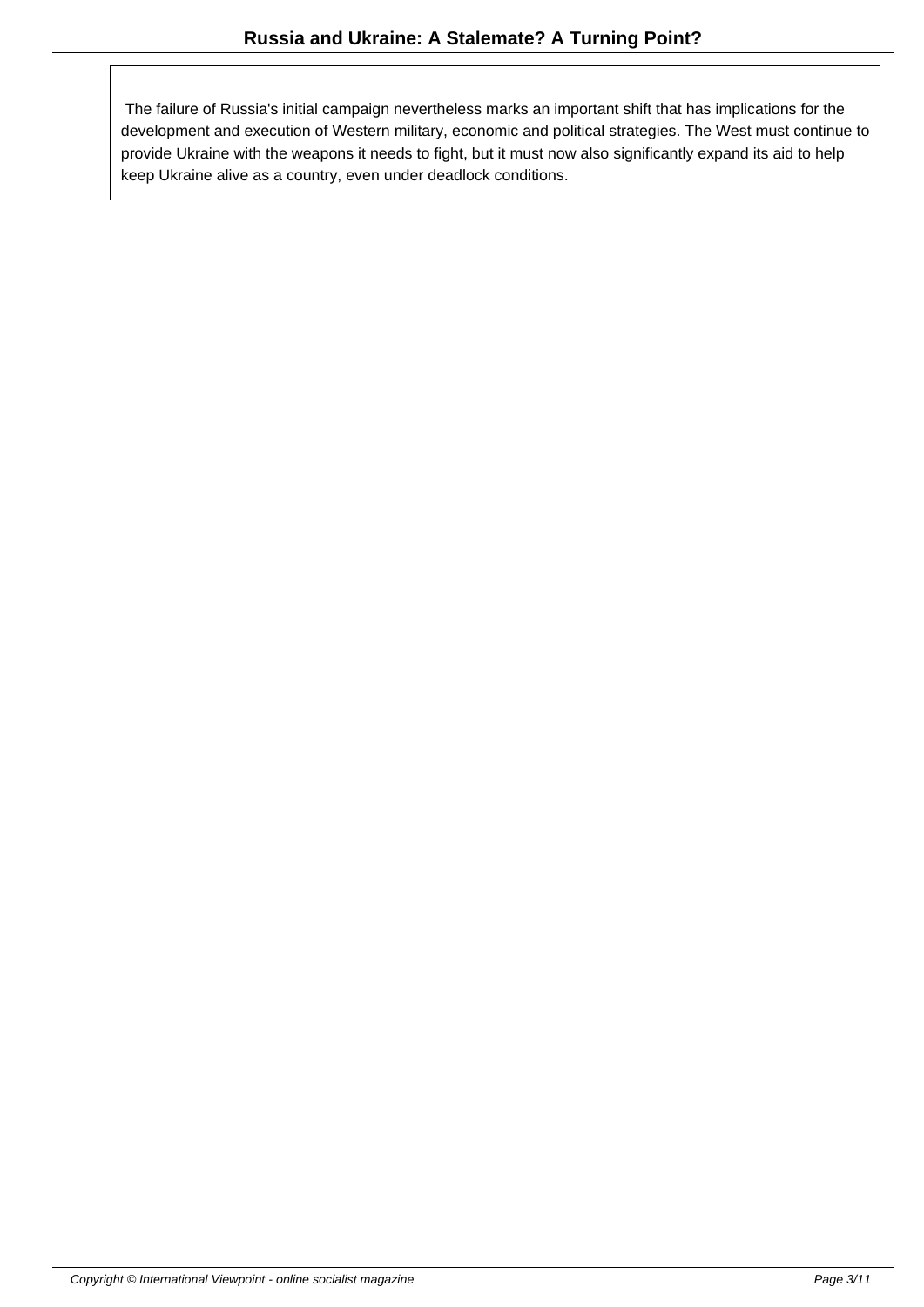Kagan suggests that we compare Putin's initial campaign against Ukraine with moment during World War I and with the German invasion of the Soviet Union in June 1941, which also created a long period of impasse.

The stalemate describes a war situation in which neither side can radically change the front lines, no matter how hard it tries....The First World War embodied the impasse...gave rise to very hard fighting with many losses on both sides. The front lines became generally (but not completely) static, with very little movement. There was always a certain movement of lines....but never enough to materially change the situation. [10]

The impasse often involves heavy and bloody battles, such as Somme, Verdun, and Passchendaele in which hundreds of thousands of people were killed but the frontline did not move [mu](#nb10)ch. How can such a deadlock be broken? One side can lose its will, one side may gain a technological advantage, or a new ally may enter the war, as in the case of the United States during the First World War, or one side may simply collapse as happened to Russia in 1917. Many things can happen. "This is the most likely scenario we are currently seeing in Ukraine," writes Kagan.

 Our assessment is that the Russian campaign has reached its climax, and that conditions of stalemate are emerging....the Russians do not [have] the ability to bring great effective combat power in a short period of time. The types of mobilizations in which the Russians engage will only generate new combat power in several months at the earliest. Unless something remarkable breaks the impasse we are currently in, the impasse is likely to last for months. Hence our assessment and forecasts.

And of course, we can be wrong. What could happen for this to be the case?  $[11]$ 

Kagan suggests that changing circumstances could lead to a Russian victory or even [a U](#nb11)krainian victory, though that seems less likely.

## **How Is Ukraine Resisting?**

Let's turn to Ukraine and how it is resisting the Russian invasion. First, Ukraine has mobilized its military. "Ukraine has one of Europe's largest militaries, with 170,000 active-duty troops, 100,000 reservists and territorial defense forces that include at least 100,000 veterans." [12] Many citizens have since the beginning of the Russian attack volunteered for these units of territorial defense. The Ukrainian government has begun drafting civilian men between 18 and 60 to join the war effort, forbidding them from leaving the country. In addition, the government has called for international volunteers to join the struggle which is both militarily and politically problematic. [13] In addition, some 500,000 Ukrainians,70 to 80% of them men, h[ave](#nb12) returned to the Ukraine, [14] many of them to fight the Russian invasion.

"On the battlefield, the Ukrainian military is conducting a hugely effective a[nd m](#nb14)obile defense, using their knowledge of their home turf to stymie Russian forces on multiple fronts," said Gen. Mark A. Milley, the chairman of the U.S. Joint Chiefs of Staff. General Milley said some of the tactics employed by Ukrainian troops included using mobile weapons systems to bedevil the Russians wherever they could. Ukraine's forces [he said] are "fighting with extraordinary skill and courage against Russian forces." [15] Using "guerrilla-style tactics" they proved able to hold off much larger and better armed Russian forces for weeks. [16]

A reporter writes, "Ukrainian forces have bogged down [Russ](#nb15)ian units in cities and small towns; street-to-street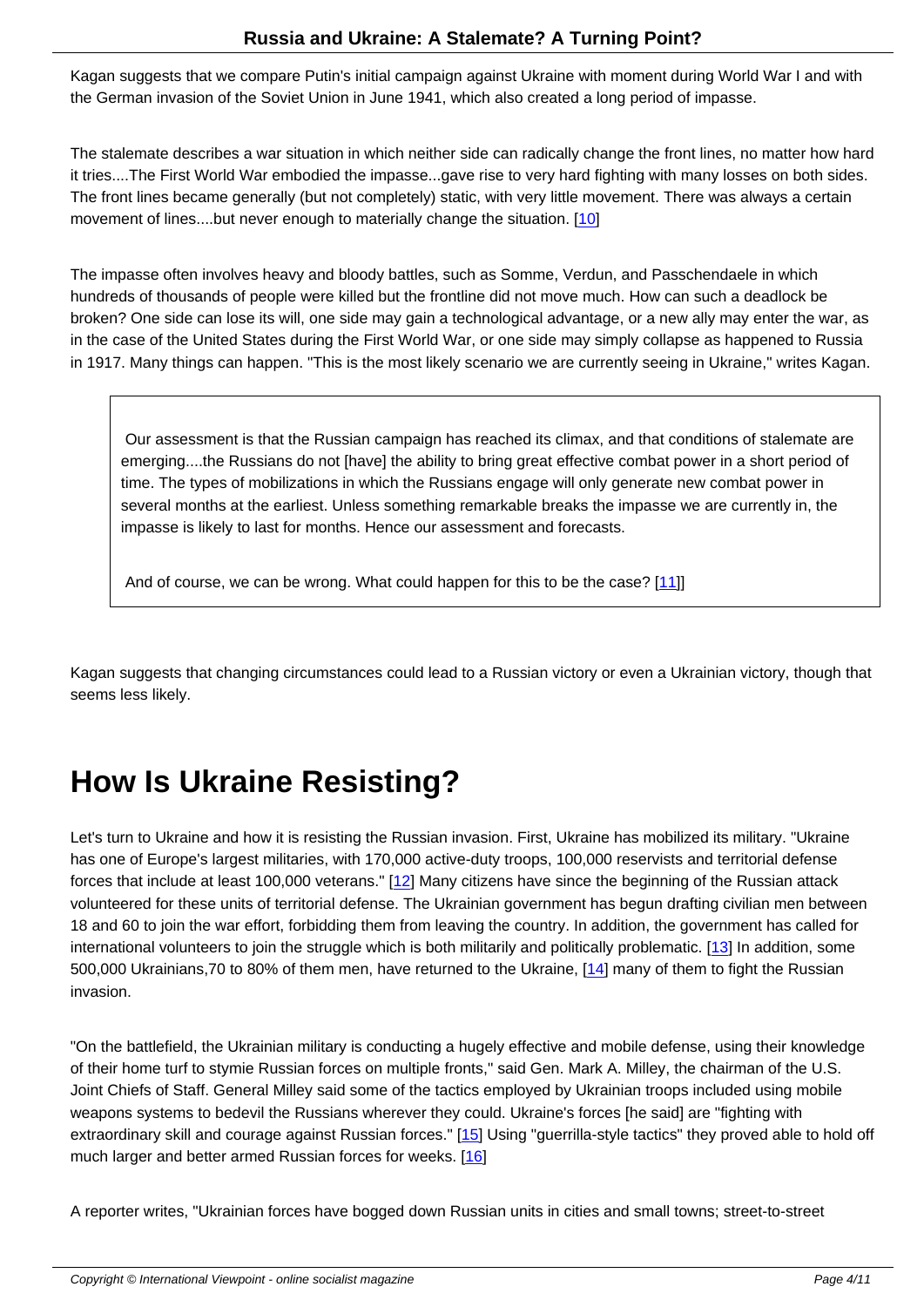fighting favors defenders who can use their superior knowledge of the city's geography to hide and ambush. They attacked isolated and exposed Russian units moving on open roads, which are easy targets. They made repeated raids on poorly protected supply lines in an attempt to deprive the Russians of necessary supplies such as fuel." [17] Western military officials say, "Hitting and ambushing Russian forces behind the contact lines with fast-moving units, often at night, has proven among its most effective field tactics and is adding to the logistical missteps the Russians still have not been able to overcome, military strategists say. They add that the tactics are also demoralizing Rus[sian](#nb17) troops."  $[18]$ 

The Ukrainian army also claims the formation of a unit of Russian deserters fighting in its ranks, the "Freedom Legion of Russi[a",](#nb18) with the participation of Belarusian fighters. A statement by a Russian officer was broadcast:

 I appeal to the military personnel of the Armed Forces of the Russian Federation, who are currently on the territory of Ukraine. [...] I will say only one thing: Russian officers are turning to you. On February 24, we [...] entered the territory of independent Ukraine, following the criminal orders of the dictator Putin. I realized that we obviously did not come here with good intentions and that no one was waiting for us here with flowers as if we were liberators, but on the contrary, they cursed us and called us fascists. Military comrades, following the order of the dictator Putin, we have made a terrible mistake. Most of you know this. On February 27 [...] my company and I switched to the side of Ukraine in order to really protect the people from the Nazis. [...] Join our ranks, become part of the Freedom Legion of Russia. Only together can we save Russia from humiliation and devastation. Only together will we save our people.

We have not been able to verify the existence of this Legion, though there are video interviews and texts on social media, but if true, for us internationalists, it is a masterful lesson in revolutionary politics. [19]

The Russians have had considerable success in taking territory, says Michael Kofman, director of Russian studies at the CNA security think-tank. But, he adds, these advances were not necessarily the sole [res](#nb19)ult of Russian battlefield supremacy. Ukraine, Kofman explains, made the tactical decision to trade "space for time": to withdraw strategically rather than fight for every inch of Ukrainian land, fighting the Russians on the territory and at the time of their choosing.

As the fighting continued, the nature of the Ukrainian choice became clearer. Instead of getting into pitched large-scale battles with Russians on open terrain, where Russia's numerical advantages would prove decisive, the Ukrainians instead decided to engage in a series of smaller-scale clashes. [20]

This has not been without its costs, Kofman says. Ukrainians have suffered significant losses, too. Russia's numerical and technological advantages remain and could yet prove decisi[ve,](#nb20) allowing the Russians to besiege Ukraine's major cities and starve them into submission.  $[21]$  Still, the Ukrainian strategy has been effective and British intelligence reported on March 18 that Russia's offensive had "largely stopped on all fronts." [22] According to Mason Clark, an expert on the Russian military, "Ongoing Russian efforts to replace combat losses in EMD units and deploy additional reinforcements forward are unlikely to [ena](#nb21)ble Russia to successfully resume major operations around Kyiv in the near future." [23]

### **What is the pr[ob](#nb23)lem of the Russian army?**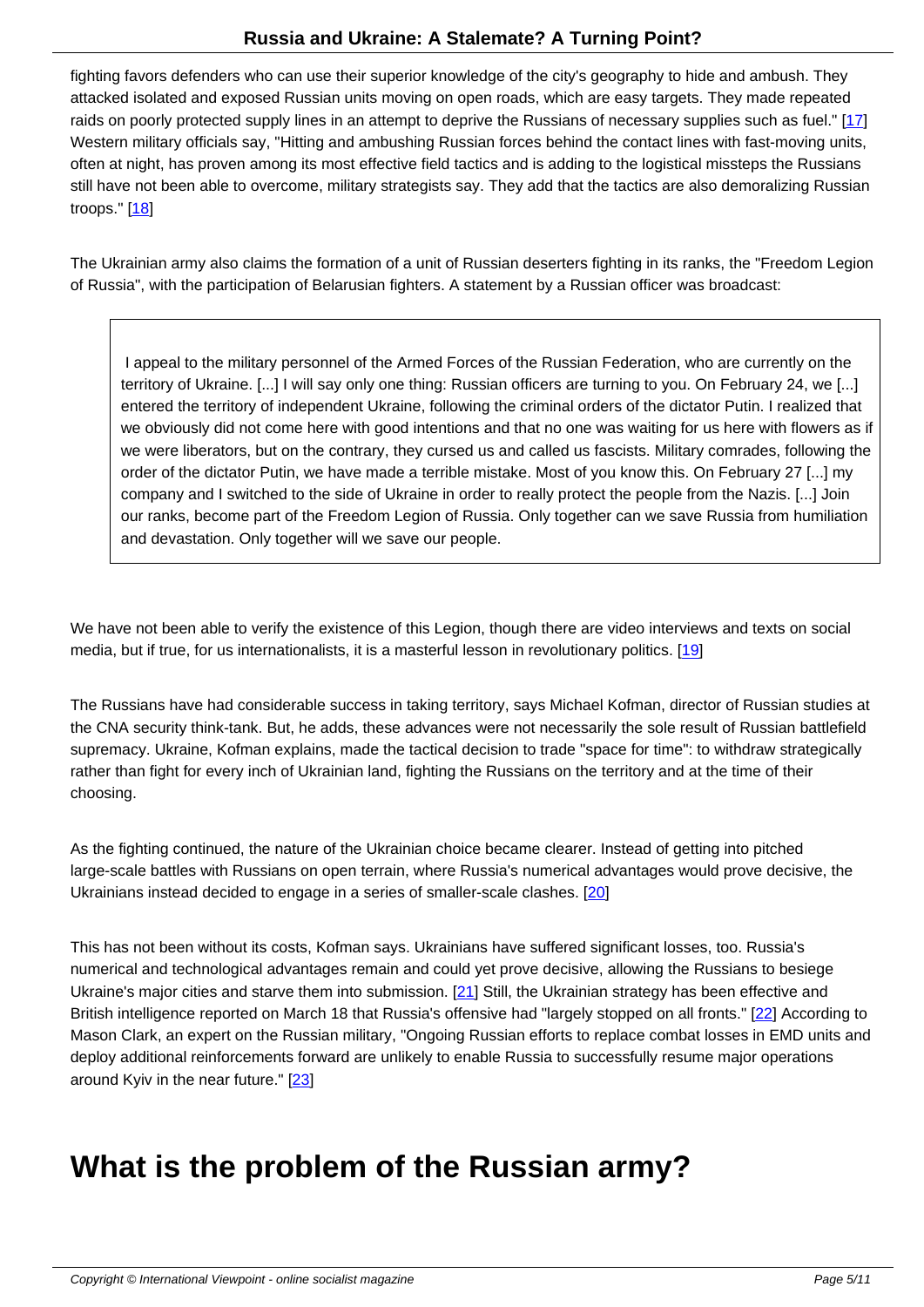Within a few days, it became clear that Russia had both overestimated its own advantages and underestimated its opponent. Zach Beauchamp of Vox wrote,

 Once Putin's strategy failed in the first few days of fighting, the Russian generals had to craft a new one on the fly. What they found - massive artillery bombardments and attempts to encircle and besiege major Ukrainian cities - is more effective (and brutal). But Russia's initial failures gave Ukraine crucial time to entrench itself and receive external supplies from NATO forces, which strengthened its defenses. [24]

The Russian Army proved unable to adapt to a new situation, was poor at logistics, unable to move its tro[ops](#nb24) and maintain their supplies; it was bad at coordination of air and land forces; and its communications were poor. [25] Some of these problems, such as fuel supplies, may have been the result of the political corruption rife in Russia. Issues such a fuel procurement existed long before the war. [26]

As a result, Russia's losses have been quite significant. The Ukrainian Armed Forces, which may exaggerate Russian loses, reported a week ago that 16,400 Russian sol[dier](#nb26)s had been killed since Feb. 24. The UAF also claims that Russia has lost 575 tanks, 1,640 armored vehicles, 1,131 cars, 293 artillery pieces, 91 multiple rocket launchers, 51 surface-to-air missiles, at least 117 jets, 127 helicopters, 7 boats/ships, 73 fuel tankers, and 56 drones. [27] Other sources such as NATO given similar numbers. Ukrainian and Western sources report that an extraordinary seven Russian generals have been killed. [28]

Reporter Zach Beauchamp of Vox writes:

 A recent U.S. intelligence assessment states that Russia "lost more than 10 percent of its initial invasion force due to a combination of factors such as battlefield deaths, injuries, capture, illness, and desertion." "Once they are below 75 percent, their overall effectiveness is likely to collapse," writes Phillips O'Brien, a professor of strategic studies at the University of St. Andrews. If the Russians don't send well-trained fresh troops very quickly (and they won't be mercenaries or impressed people on the streets of Crimea), their entire strategy seems useless." [29]

Russia, with its overwhelming air [sup](#nb29)eriority, should be winning the air war, but according to Beauchamp, so far it is not. [30]

It is not surprising that in these circumstances morale in the Russian Army would be low, especially given that acco[rdin](#nb30)g to military analysts it was already low before the war began. The Russian army is riddled with divisions, between the contract soldiers and the conscripted soldiers and between the various ethnic groups, and there is also widespread corruption and brutality against the conscripts. It is these conditions that account in part for the army's failures. [31]

As discussed earlier, a stalemate can be ended if one party can find a new ally. Ukraine has been receiving supplies from the [libe](#nb31)ral capitalist democracies of NATO while Russia, an authoritarian capitalist regime that many leftwing observers characterize as tending toward fascism, has turned to the kindred Chinese government, but, "China has publicly stated that it will not provide financial or military aid to Russia and has promised additional humanitarian aid to Ukraine, but blamed the United States for the war in Ukraine." [32]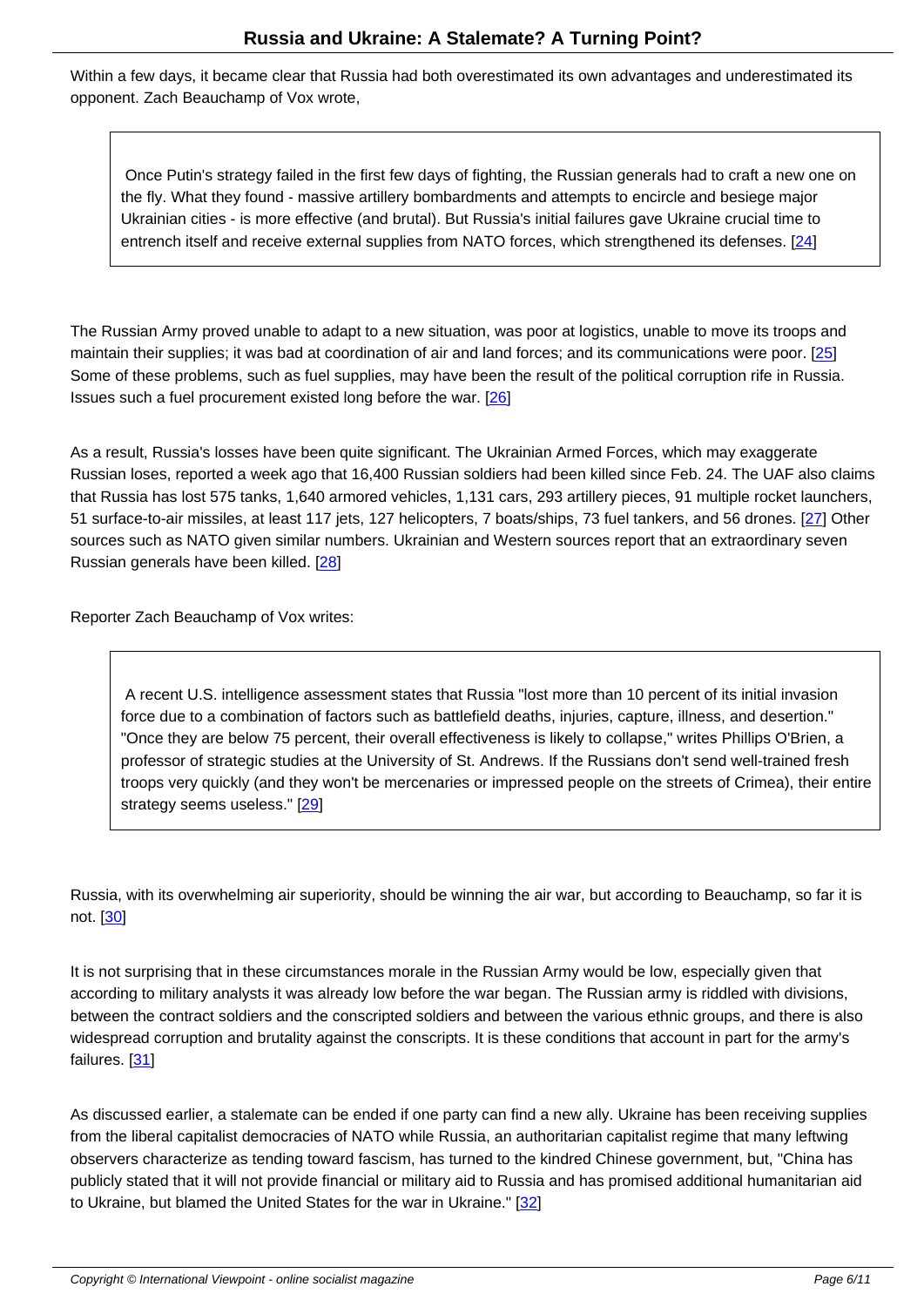Russia is also attempting to win the war by increasing the size of its military. According to the Ukrainian Military Intelligence Directorate, Russia " continues to deploy reserves from the central and eastern military districts." According to the same source, the conscripts in these regions "are supplied with military equipment from the 1970s." The same source indicates that Russian forces are "in dire need of repairing and rebuilding damaged weapons and military equipment" and that "a lack of foreign-made components is slowing production in key Russian military industries." [33]

Another ISW article notes that, "Russian forces are unlikely to successfully resolve their command and control issues in the near t[erm](#nb33). A senior US defense official stated on March 21 that Russian forces are increasingly using unsecured communications due to lacking sufficient capacity on secured networks." [34] This means that since their radios or telephones aren't working, Russian soldiers sometimes use their own phones or phones taken from Ukrainians.

Meanwhile, Russia still seems to have failed to resolve its command-and-control problems. CNN cites several sources as saying that it is unclear whether "Russia has appointed a general commander for the invasion of Ukraine" and that "Russian units in different military districts appear to be fighting over resources and not coordinating their operations." [35]

Russia has lost thousands of troops, but it cannot rely on its reserves or conscripts. Another Institute of War neocon, Mason Clark[, wr](#nb35)ites:

 Russian conscription efforts, which Ukrainian intelligence expects to begin on April 1, are unlikely to provide Russian forces around Ukraine with sufficient combat power to restart major offensive operations in the near term. Russia's pool of available well-trained replacements remains low and new conscripts will require months to reach even a minimum standard of readiness....The Russian military is likely close to exhausting its available reserves of units capable of deploying to Ukraine. [36]

With no new large sources of fighters, Russia may be forced to give [up](#nb36) its offensive campaign.

With his troops stalemated in Ukraine and unable to take most of the cities they had surrounded, Putin decided he would bomb the cities. As of March 28, his planes have bombed some 67 towns and cities apparently to punish Ukraine for frustrating his plans and showing the incompetence of his generals, the stupidity of their strategies, their lack of logistic and communication capability, and the poor quality of their equipment. Putin's air force has intentionally bombed not only military targets, but also many residential areas, destroying schools and hospitals, homes and apartment buildings forcing ten million-25% of the population from their homes, and over 3.5 million have left the country. [37] Thousands of civilians have been killed. Russia has been accused of war crimes and crimes against humanity for its attack on civilian targets and of using cluster bombs and is now being investigated by the International Criminal Court, [38] though Putin and the Russian Federation (like the United States) don't recognize its jurisdiction.

So, though the war is at an i[mpa](#nb38)sse, the Russian destruction of cities and murder of civilians goes on. We should also note that the Russian Army and the Russian Federal Security Service (FSB - the successor to the KGB) have been kidnapping Ukrainian civilians, and reportedly deporting some of them to Russia. Among the kidnapped are artists,  $[39]$  journalists  $[40]$ , and political figures,  $[41]$  as well as children.  $[42]$  All of this together, the bombing of cities, the murder and kidnapping of civilians, is what has been called "total war," an attempt to win the war by completely terrorizing and demoralizing the Ukrainian population. And these are, of course, crimes against humanity.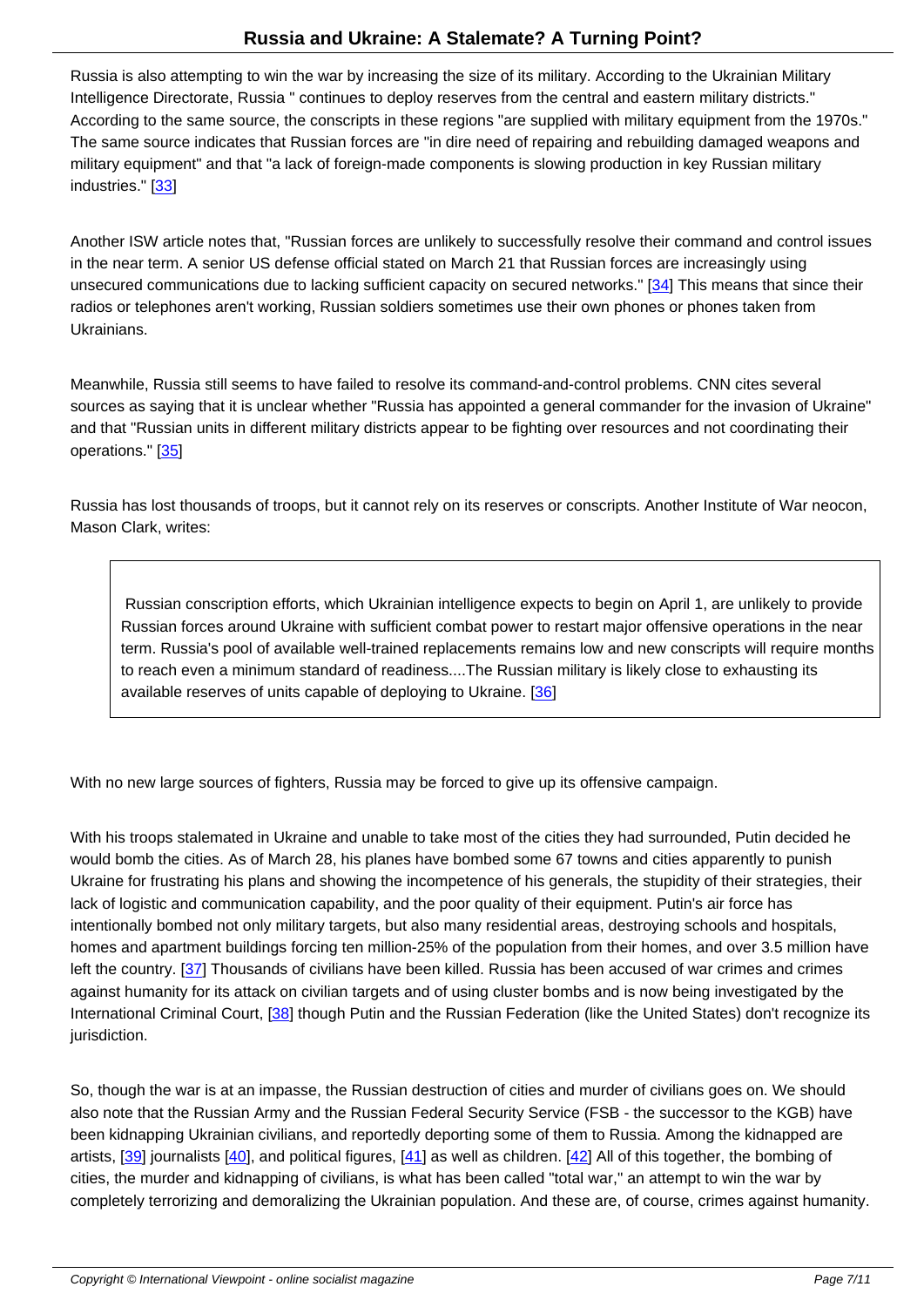Still, it is not clear that even inhuman tactics can change the balance in the war.

What is the state of the stalemate at this point? Russia, having destroyed 80 percent of Mariupol, has still not taken control of the city, though it may soon. Frustrated in its ground war Russia has expanded its artillery, missile, and air attacks, bombing several Ukrainian cities. While it says it has turned its forces to the east, to Donbas, it will probably continue to bomb Kyiv. Ukrainian resistance has forced Russia to divert troops and tanks to defend its rear." [43]

Due largely to the heroism of the Ukrainian resistance, a very smart combination of the twenty-first century version of the "art of war," modern weaponry that can be used by the so called "techno-guerillas" in the national resista[nce](#nb43), and the participation of ordinary people in the war, Ukraine has had an initial success. The stalemate of the Russian army led to a victory in Kyiv. The Russian forces are obliged to withdraw to the East and South of the country. It is a political victory as well as a military, even if, obviously, the war is not ended and Putin's Russia can still be victorious.

As we can see, Russian forces are trying to join up to occupy the East of the country nearer Russia. Nevertheless, according to some sources, the Russian forces withdrawn from northeastern Ukraine for "redeployment to eastern Ukraine are heavily damaged." [44] And if we are to believe the Ukrainian General Staff, the Russian soldiers do not seem very motivated and sometimes disobey orders. Thus, according to this same source, "two tactical groups of battalions" that had very recently been transferred from South Ossetia to Donbass, "refused to fight" and soldiers of the Russian 31st Airborne Briga[de](#nb44) reportedly refused the order to resume fighting, "citing excessive losses."

Every day of resistance is a day of winning, every day is a grain of sand in Putin's war machine. With each passing day, Putin's fascistic regime will face increasing internal resistance. With each passing day, we shall see the labor movement rising up against Putin's war, striking and blocking Russian ships, as the British and Swedish dockers have already been doing. The Ukrainian people in arms and the Russian people under the boot need us internationalists to build a powerful resistance movement in all countries against Russia's war on Ukraine, a movement that in its own independent role contributes to the defeat of Russian imperialism, the end of the war and the defense of a free and democratic Ukraine.

To make a provisional conclusion, let's quote Gilbert Achcar:

 Supporting Ukraine's position in negotiations about its own national territory requires a support to its resistance and its right to acquire the weapons that are necessary for its defense from whichever source possesses such weapons and is willing to provide them. Refusing Ukraine's right to acquire such weapons is basically a call for it to capitulate. In the face of an overwhelmingly armed and most brutal invader, this is actually defeatism on the wrong side, amounting virtually to support for the invader. [45]

5 April 2022

#### Source **New Politics**.

#### PS:

If you like this article or have found it useful, please consider donating towards the work of International Viewpoint. Simply follow this link: Donate then enter an amount of your choice. One-off donations are very welcome. But regular donations by standing order are also vital to our continuing functioning. See the last paragraph of this article for our bank account details and take out a standing order. Thanks.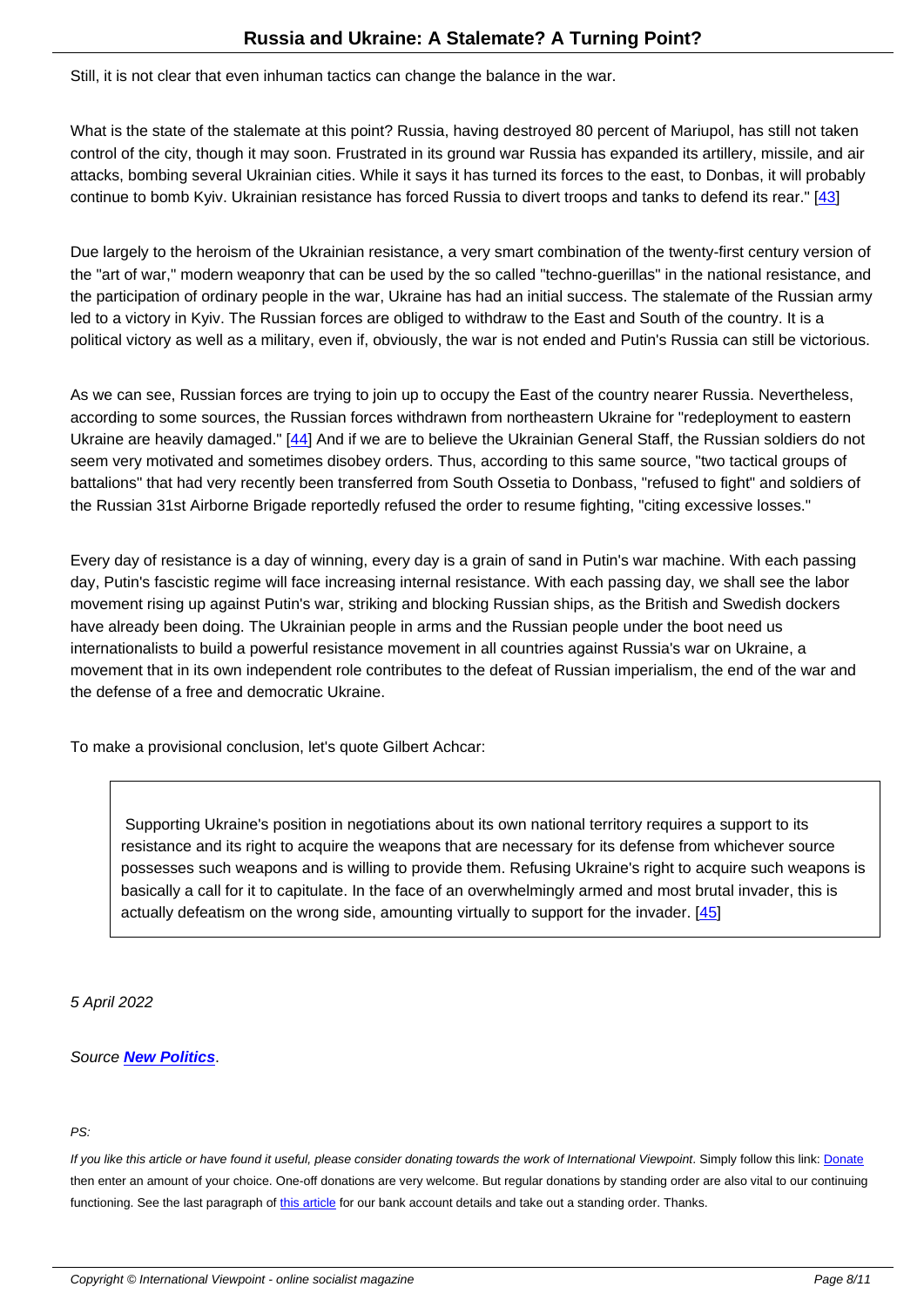[1] Andrew E. Kramer and Neil MacFarquhar, "Russia in Broad Retreat From Kyiv, Seeking to Regroup From Battering," New York Times, April 2, 2022, at: https://www.nytimes.com/2022/04/02/world/europe/ukraine-russia-kyiv.html

[[2](#nh1)] Victoria Kim, "What is the Wagner Group," New York Times, March 31, 2022, at:

https://w[ww.nytimes.com/2022/03/31/world/europe/wagner-group-russia-ukraine.htm](https://www.nytimes.com/2022/04/02/world/europe/ukraine-russia-kyiv.html)l

[[3](#nh2)] "Russia's Wagner Group withdraws fighters in Libya to fight in Ukraine," Memo Middle East Monitor, March 26, 2022, at: [https://www.middleeastmonitor.com/20220326-russias-wagner-group-withdraws-fighte](https://www.nytimes.com/2022/03/31/world/europe/wagner-group-russia-ukraine.html)rs-in-libya-to-fight-in-ukraine/

[[4](#nh3)] "Ukraine: Apparent War Crimes in Russia-Controlled Areas," Human Rights Watch, April 3, at: [https://www.hrw.org/news/2022/04/03/ukraine-apparent-war-crimes-russia-controlled-areas and Carlotta Gall, Andre](https://www.middleeastmonitor.com/20220326-russias-wagner-group-withdraws-fighters-in-libya-to-fight-in-ukraine/)w E. Kramer and Natalie Kitroeff, "Reports of atrocities emerge from Ukraine as Russia repositions its forces," New York Times, April 4, 2022, https://www.nytimes.com/live/2022/04/03/world/ukraine-russia-war

[\[5\] Stephanie Nebehay, "United Nations names experts to probe possible Ukraine war crime](https://www.hrw.org/news/2022/04/03/ukraine-apparent-war-crimes-russia-controlled-areas)s," Reuters, March 30, 2022, at: [https://www.reuters.com/world/europe/un-names-experts-probe-po](https://www.nytimes.com/live/2022/04/03/world/ukraine-russia-war)ssible-war-crimes-ukraine-2022-03-30/

[[6](#nh5)] "Images of Russian Atrocities Push West Toward Tougher Sanctions," New York Times, April 2, 2022 at: [https://www.nytimes.com/2022/04/04/world/europe/biden-putin-ukraine-war.html](https://www.reuters.com/world/europe/un-names-experts-probe-possible-war-crimes-ukraine-2022-03-30/)

[[7](#nh6)] Jacqui Heinrich and Adam Sabes, "Gen. Milley says Kyiv could fall within 72 hours if Russia decides to invade Ukraine: sources," FoxNews, [Feb. 5, 2022.](https://www.nytimes.com/2022/04/04/world/europe/biden-putin-ukraine-war.html)

[[8](#nh7)] See too my earlier article, Patrick Silberstein, "The Russian army is a paper tiger and the paper is now on fire," available at: https://www.syllepse.net/syllepse\_images/articles/liberte et-de-mocratie-pour-les-peuples-dukraine-2.pdf

[[9](#nh8)] Frederick W. Kagan, "What Stalemate Means in Ukraine and Why It Matters, Mar 22, 2022, Institute of War Press, at [https://www.understandingwar.org/backgrounder/what-stalemate-means-ukraine-and-why-it-matters](�� h t t p s : / / w w w . s y l l e p s e . n e t / s y l l e p s e _ i m a g e s / a r t i c l e s / l i b e r t e  e t - d e - m o c r a t i e - p o u r - l e s - p e u p l e s - d u k r a i n e - 2 . p d f)

[[1](#nh9)0] Frederick W. Kagan, "What Stalemate Means in Ukraine and Why It Matters, Mar 22, 2022, Institute of War Press, at: <https://www.understandingwar.org/backgrounder/what-stalemate-means-ukraine-and-why-it-matters>

[[11](#nh10)] Frederick W. Kagan, "What Stalemate Means in Ukraine and Why It Matters, Mar 22, 2022, Institute of War Press, at <https://www.understandingwar.org/backgrounder/what-stalemate-means-ukraine-and-why-it-matters>

[[12](#nh11)] Eric Schmitt, Helene Cooper and Julian E. Barnes, "How Ukraine's Military Has Resisted Russia So Far," New York Times, Mar. 3,2022, at: [https://www.nytimes.com/2022/03/03/us/politics/russia-ukraine-military.html](https://www.understandingwar.org/backgrounder/what-stalemate-means-ukraine-and-why-it-matters)

[[13](#nh12)] Anthony Hitchens, "Among Ukraine's Foreign Fighters," New York Review of Books, March 26, 2022, at: [https://www.nybooks.com/daily/2022/03/26/among-ukraines-foreign-fighters](https://www.nytimes.com/2022/03/03/us/politics/russia-ukraine-military.html)/

[[14](#nh13)] Oscar Kramar, " #:@0W=C ?VA;O ?>G0B:C 2B>@3=5==O ?>25@=C;8AO 265 ?V2 <V;L9>=0 ;N459, 1V;LHVABL G>;>2V:8," at: [https://hromadske.ua/posts/v-ukrayinu-pislya-pochatku-vtorgnennya-povernu](https://www.nybooks.com/daily/2022/03/26/among-ukraines-foreign-fighters/)lisya-vzhe-piv-miljona-lyudej-bilshist-choloviki," Hromadske, March 22, 2022

[15] Eric Schmitt, Helene Cooper and Julian E. Barnes, "How Ukraine's Military Has Resisted Russia So Far," New York Times, Mar. 3,2022, at: https://www.nytimes.com/2022/03/03/us/politics/russia-ukraine-military.html

[[16](#nh15)] "Clever Tactics By Ukrainian Forces Stymie Russian Military Despite Power Imbalance," MSNBC, Mar 16, 2022, at: [https://youtu.be/9saWmdjpNmE](https://www.nytimes.com/2022/03/03/us/politics/russia-ukraine-military.html)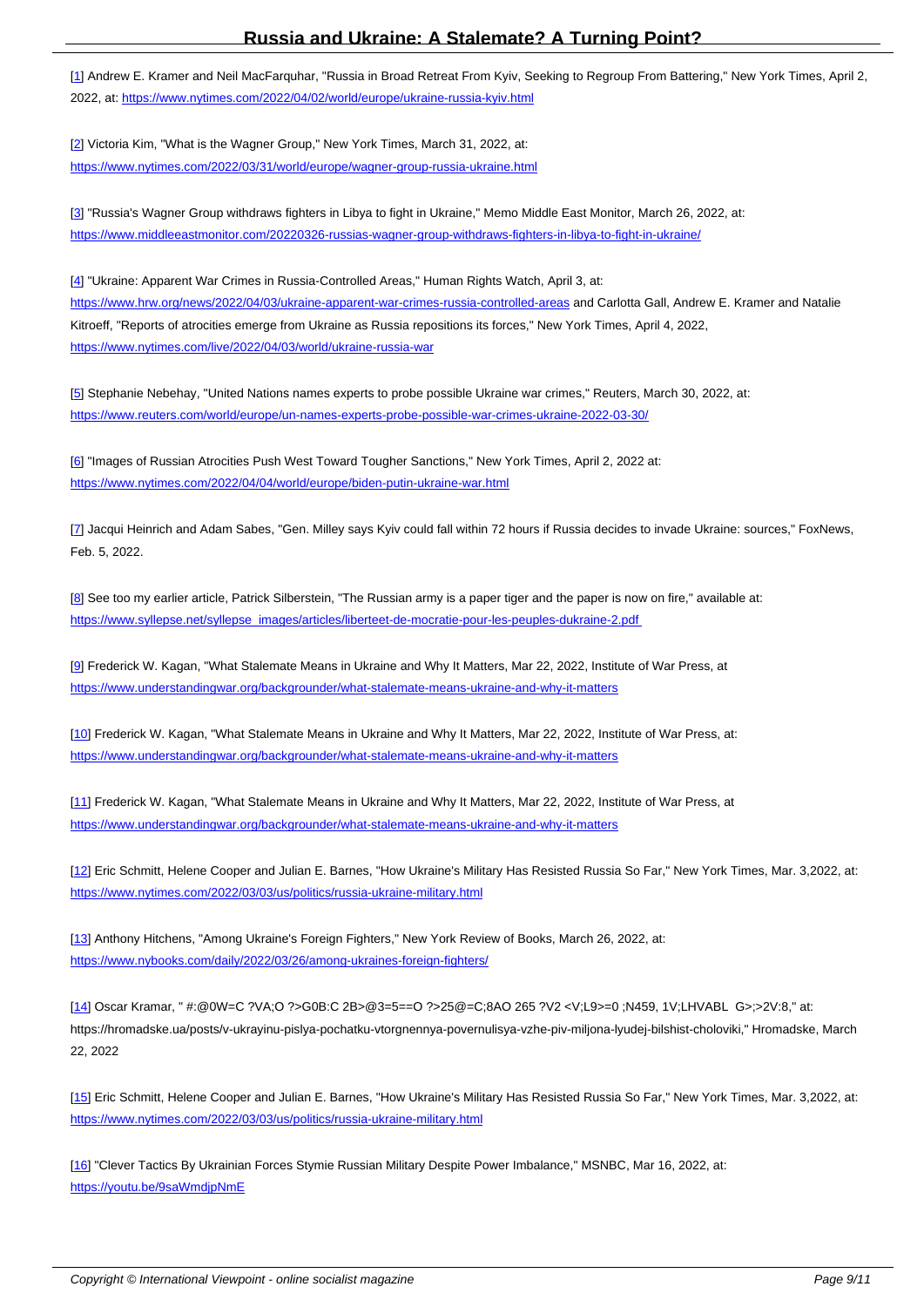$\left[ \frac{17}{17} \right]$  Zack Beauchamp, Ts Russia Losing: TVOX, March 10, 2022, at: https://www.vox.com/2022/3/18/22977801/russia-ukraine-war-losing-map-kyiv-kharkiv-odessa-week-three

[[18](#nh17)] Jamie Dettmer, "Ukraine Tactics Disrupt Russian Invasion, Western Officials Say," Voice of America, March 25, 2022, at; [https://www.voanews.com/a/ukraine-tactics-disrupt-russian-invasion-western-officials-say-/6501513.html](https://www.vox.com/2022/3/18/22977801/russia-ukraine-war-losing-map-kyiv-kharkiv-odessa-week-three)

[[19](#nh18)] See Reddit discussion: https://www.reddit.com/r/ukraine/comments/tqg4cz/commander\_of\_legion\_freedom\_of\_russia\_to\_putin/ and also on YouTube: [https://www.youtube.com/watch?v=UgRBGLq1D5Y and an article: Natasha Kumar, " " The Le](https://www.voanews.com/a/ukraine-tactics-disrupt-russian-invasion-western-officials-say-/6501513.html)gion 'Freedom of Russia' was created in the Armed Forces of Ukraine: prisoners who decided to fight the Putin regime are fighting in it," The Times Hub, March 30, 2022, at: https://thetimeshub.in/the-le[gion-freedom-of-russia-was-created-in-the-armed-forces-of-ukraine-prisoners-who-decided-to-fight-the-p](https://www.reddit.com/r/ukraine/comments/tqg4cz/commander_of_legion_freedom_of_russia_to_putin/)utin-regime-ar [e-fi](#nh19)ghting-[in-it](https://www.youtube.com/watch?v=UgRBGLq1D5Y)

[\[20\] Zack Beauchamp, "Is Russia Losing?" Vox, March 18, 2022, at:](https://thetimeshub.in/the-legion-freedom-of-russia-was-created-in-the-armed-forces-of-ukraine-prisoners-who-decided-to-fight-the-putin-regime-are-fighting-in-it) [https://www.vo](https://thetimeshub.in/the-legion-freedom-of-russia-was-created-in-the-armed-forces-of-ukraine-prisoners-who-decided-to-fight-the-putin-regime-are-fighting-in-it)x.com/2022/3/18/22977801/russia-ukraine-war-losing-map-kyiv-kharkiv-odessa-week-three

[[21](#nh20)] Zack Beauchamp, "Is Russia Losing?" Vox, March 18, 2022, at: <https://www.vox.com/2022/3/18/22977801/russia-ukraine-war-losing-map-kyiv-kharkiv-odessa-week-three>

[[22](#nh21)] Putin has made some gross misjudgments - NRK Urix - Foreign news and documentaries," World Today News, March 18, 2022, at: [https://www.world-today-news.com/putin-has-made-some-gross-misjudgments-nrk-urix-foreign-news-and-](https://www.vox.com/2022/3/18/22977801/russia-ukraine-war-losing-map-kyiv-kharkiv-odessa-week-three)documentaries/

[[23](#nh22)] Mason Clark, "Russian Offensive Campaign Assessment," Institute for the Study of War, March 27, 2022 at [https://www.understandingwar.org/backgrounder/russian-offensive-campaign-assessment-march-27.](https://www.world-today-news.com/putin-has-made-some-gross-misjudgments-nrk-urix-foreign-news-and-documentaries/)

[[24](#nh23)] Zack Beauchamp, "Is Russia Losing?" Vox, March 18, 2022, at: [https://www.vox.com/2022/3/18/22977801/russia-ukraine-war-losing-map-kyiv-kharkiv-odessa-week-](https://www.understandingwar.org/backgrounder/russian-offensive-campaign-assessment-march-27)three

[[25](#nh24)] Zack Beauchamp, "Is Russia Losing?" Vox, March 18, 2022, at: <https://www.vox.com/2022/3/18/22977801/russia-ukraine-war-losing-map-kyiv-kharkiv-odessa-week-three>

[[26](#nh25)] Zack Beauchamp, "Is Russia Losing?" Vox, March 18, 2022, at: <https://www.vox.com/2022/3/18/22977801/russia-ukraine-war-losing-map-kyiv-kharkiv-odessa-week-three>

[[27](#nh26)] Kyiv Independent newspaper, March 27, 2022.

[28] "Russian generals are getting killed at an extraordinary rate," Washington Post, March 26, 2022.

[29] Zack Beauchamp, "Is Russia Losing?" Vox, March 18, 2022, at: [http](#nh28)s://www.vox.com/2022/3/18/22977801/russia-ukraine-war-losing-map-kyiv-kharkiv-odessa-week-three

[[30](#nh29)] Zack Beauchamp, "Is Russia Losing?" Vox, March 18, 2022, at: <https://www.vox.com/2022/3/18/22977801/russia-ukraine-war-losing-map-kyiv-kharkiv-odessa-week-three>

[[31](#nh30)] Zack Beauchamp, "Is Russia Losing?" Vox, March 18, 2022, at: <https://www.vox.com/2022/3/18/22977801/russia-ukraine-war-losing-map-kyiv-kharkiv-odessa-week-three>

[[32](#nh31)] Institute for the Study of War (ISW), March 21.

[33] ISW, March 21 at https://understandingwar.org/backgrounder/russian-offensive-campaign-assessment-march-21

[34] Frederick W. Kagan, George Barros, and Kateryna Stepanenko, ISW, March 22, 2022.